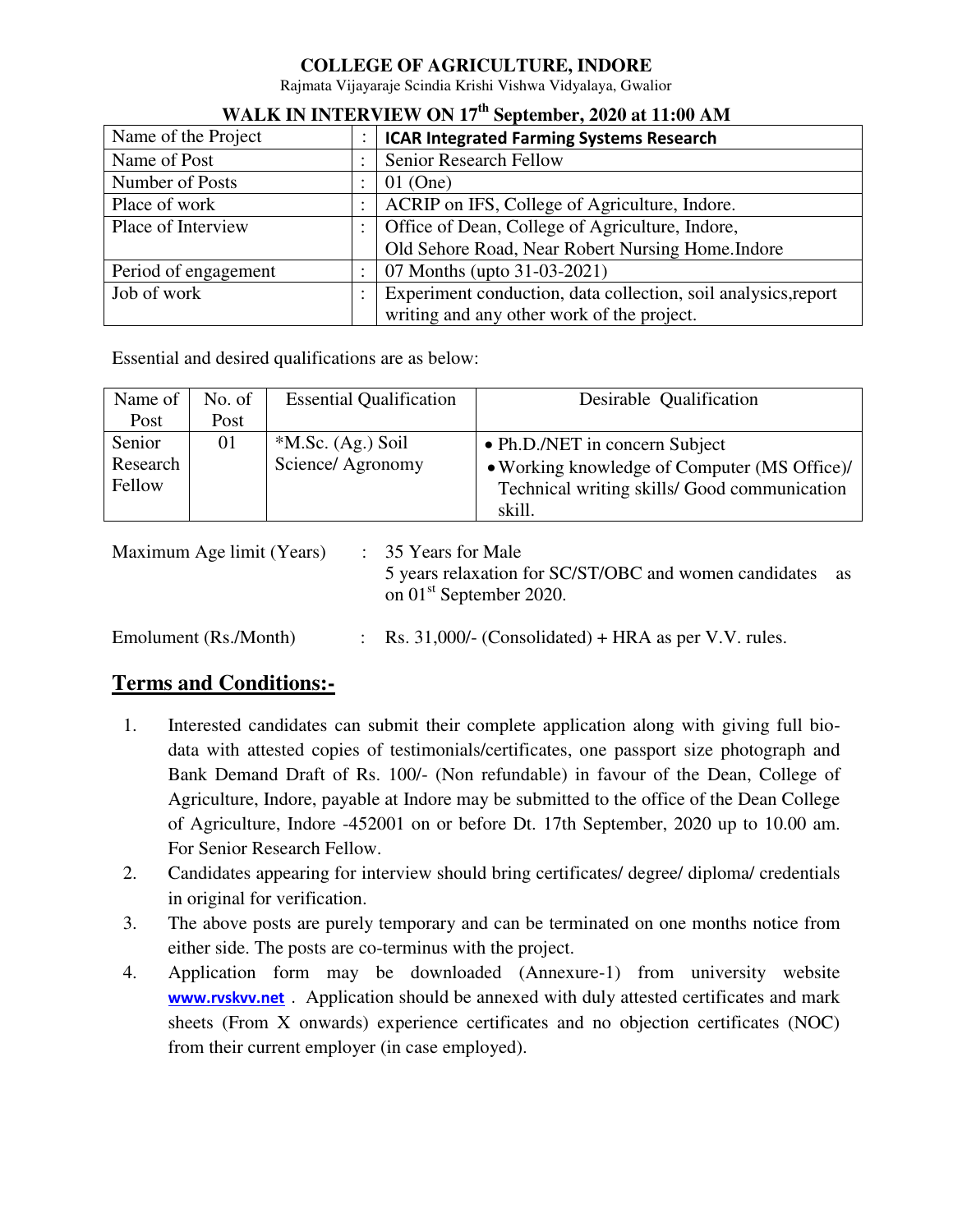- 5. Only the candidates fulfilling the essential qualification would be entertained for walk-in **Interview.**
- 6. The selected candidates have no claim for regular appointment after expiry of the project at Rajmata Vijayaraje Scindia Krishi Vishwa Vidyalaya, Gwalior (M.P.).
- 7. The University reserves all the rights to full up or not to fill up the vacant posts without assigning any reason.
- 8. The candidate must bring one set of their complete bio data with self attested copies of the testimonials and age proof with a passport size photograph along with all original certificates of all required certificates from matriculation on wards and experience certificate in original (if any) with them.
- 9. Concealing of facts or canvassing in any form shall lead to disqualification of the candidature or termination even after appointment.
- 10. The appointments may be terminated at any time without notice or assigning any reason thereof. The candidate may leave the assignment, on his/ her own volition, by giving one month notice. At the end of the contract period, the SRF, will have no night to claim any employment or engagement in the University.
- 11. No. TA/DA will be paid to the candidates for appearing in interview.
- 12. Skill tests as per the requirement of posts may be conducted to judge the competence.
- 13. The Selected candidates will be required to undergo medical examination as per the rules for ensuring their physical fitness before appointment.
- 14. The interview of eligible candidates will be held on 17th September, 2020 at 11.00 am for Senior Research Fellow at the office of Dean, College of Agriculture, Indore.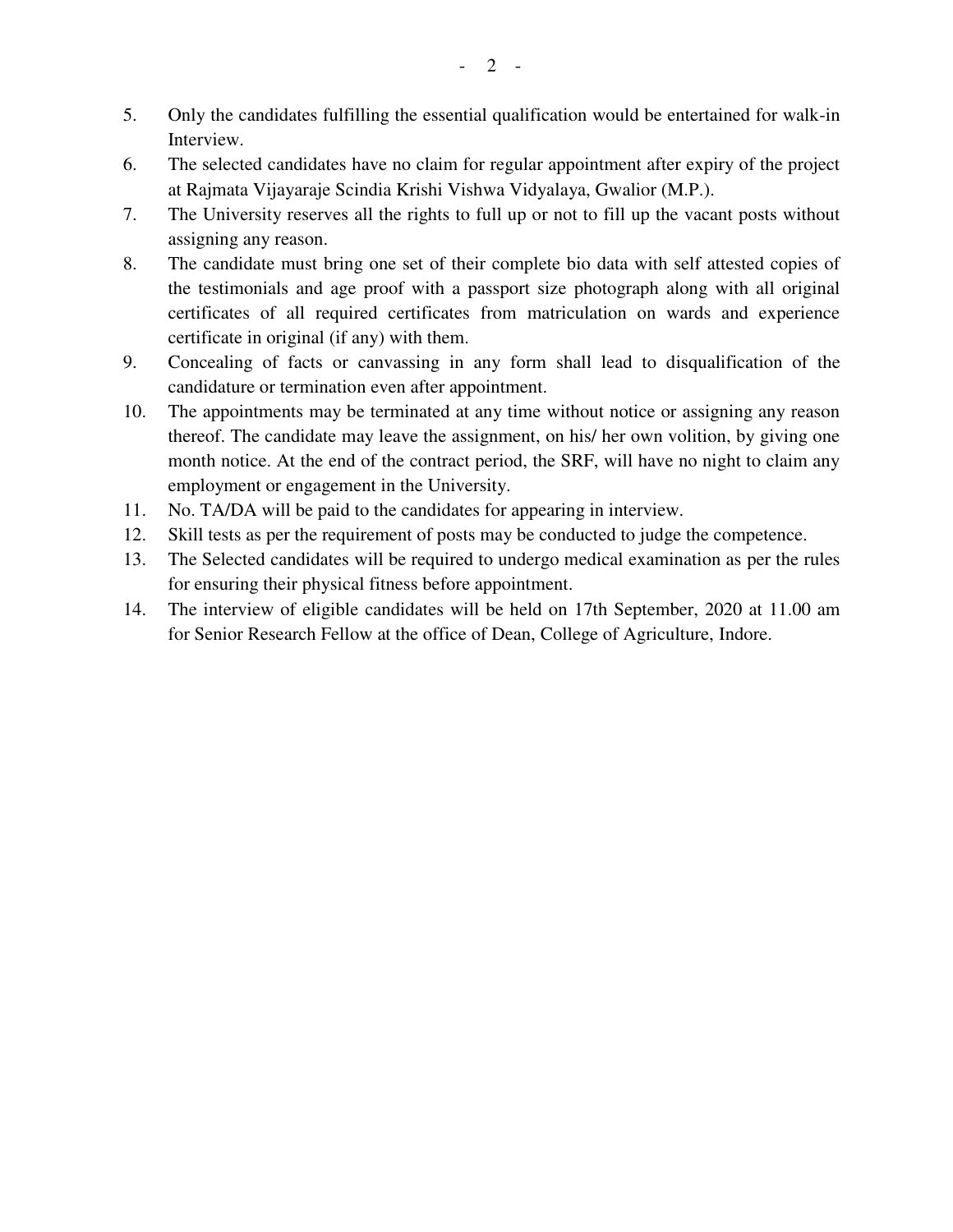### **RAJMATA VIJAYARAJE SCINDIA KRISHI VISHWA VIDYALAYA COLLEGE OF AGRICULTURE, INDORE – 452001 (M.P.)**

## **APPLICATION FORM**

| (Details of Application Fee) |
|------------------------------|
| DD/IPO No.                   |
|                              |
|                              |
|                              |
|                              |
|                              |

Passport Size Photograph

|--|--|

|--|--|

|    | 2. Father/Husband name                      |  |
|----|---------------------------------------------|--|
|    | 3. Category (UR/SC/ST/OBC)                  |  |
|    | 4. Date of birth and age as on $(01.09.20)$ |  |
|    | 5. Permanent Address                        |  |
|    | 6. Address for correspondence               |  |
|    | 7. Contact Number                           |  |
| 8. | Email ID                                    |  |

9. Educational Qualifications and experience (in chronological order) (starting from  $10<sup>th</sup>$  class including additional degree/ diplomas)

| Examination/                 | Name of   | Name of the      | Year of | Division | Marks in     | Subject |
|------------------------------|-----------|------------------|---------|----------|--------------|---------|
| Degree                       | Degree    | Board/University | passing |          | Precent/OGPA |         |
|                              | Programme |                  |         |          |              |         |
| Matriculation                |           |                  |         |          |              |         |
| Intermediate                 |           |                  |         |          |              |         |
| Graduation                   |           |                  |         |          |              |         |
| Post Graduation              |           |                  |         |          |              |         |
| Ph.D.                        |           |                  |         |          |              |         |
| Any Other degree<br>/Diploma |           |                  |         |          |              |         |
| Experience                   |           |                  |         |          |              |         |